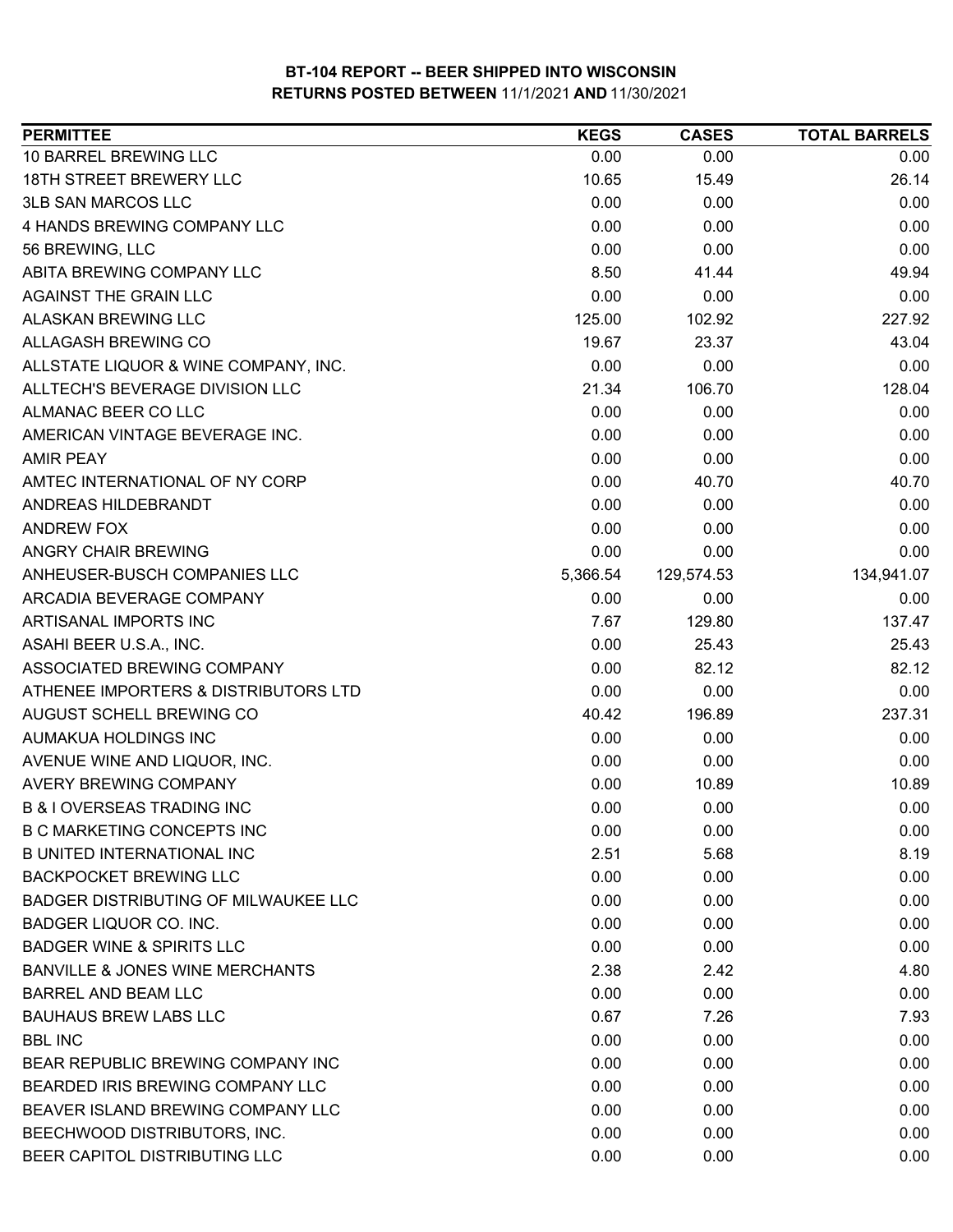| <b>BELCHING BEAVER BREWERY</b><br>0.00<br>0.00<br>0.00<br>1,216.82<br><b>BELLS BREWERY INC</b><br>158.75<br>1,058.07<br>BENT PADDLE BREWING COMPANY<br>45.01<br>72.51<br>27.50<br>0.00<br>0.00<br>BERNICK'S PEPSI-COLA OF DRESSER, INC.<br>0.00<br>BEVERAGE INNOVATION CORP<br>0.00<br>0.00<br>0.00<br><b>BIG SKY BREWING CO</b><br>12.00<br>23.95<br>35.95<br><b>BILL'S DISTRIBUTING, LTD.</b><br>0.00<br>0.00<br>0.00<br>541.10<br><b>BINDING BRAUEREI USA INC</b><br>35.79<br>505.31<br><b>BLACK LIST BEER LLC</b><br>0.00<br>2.75<br>2.75<br><b>BLACKROCKS BREWERY LLC</b><br>0.00<br>33.00<br>33.00<br><b>BLACKSTACK BREWING INC</b><br>0.00<br>88.17<br>88.17<br>BLUE POINT BREWING COMPANY INC<br>0.00<br>0.00<br>0.00<br>0.00<br>0.68<br><b>BLUME BRAUHAUS LLC</b><br>0.68<br><b>BOSTON BEER CORPORATION</b><br>8,550.45<br>8,793.78<br>243.33<br>BRASS FOUNDRY BREWING CO.<br>0.00<br>1.02<br>1.02<br>BRAU BROTHERS BREWING COMPANY, LLC<br>0.00<br>0.00<br>0.00<br>BREAKTHRU BEVERAGE GROUP LLC<br>0.00<br>0.00<br>0.00<br>BREAKTHRU BEVERAGE GROUP LLC<br>0.00<br>0.00<br>0.00<br><b>BRECKENRIDGE BREWERY LLC</b><br>0.00<br>0.00<br>0.00<br>BREWDOG BREWING COMPANY LLC<br>0.00<br>0.00<br>0.00<br>1.00<br>14.51<br>15.51<br><b>BRIAN EWING</b><br>BROWN-FORMAN CORPORATION<br>0.00<br>0.00<br>0.00<br>0.00<br>0.00<br>C.J.W., INC.<br>0.00 |
|---------------------------------------------------------------------------------------------------------------------------------------------------------------------------------------------------------------------------------------------------------------------------------------------------------------------------------------------------------------------------------------------------------------------------------------------------------------------------------------------------------------------------------------------------------------------------------------------------------------------------------------------------------------------------------------------------------------------------------------------------------------------------------------------------------------------------------------------------------------------------------------------------------------------------------------------------------------------------------------------------------------------------------------------------------------------------------------------------------------------------------------------------------------------------------------------------------------------------------------------------------------------------------------------------------------------------------------------------------|
|                                                                                                                                                                                                                                                                                                                                                                                                                                                                                                                                                                                                                                                                                                                                                                                                                                                                                                                                                                                                                                                                                                                                                                                                                                                                                                                                                         |
|                                                                                                                                                                                                                                                                                                                                                                                                                                                                                                                                                                                                                                                                                                                                                                                                                                                                                                                                                                                                                                                                                                                                                                                                                                                                                                                                                         |
|                                                                                                                                                                                                                                                                                                                                                                                                                                                                                                                                                                                                                                                                                                                                                                                                                                                                                                                                                                                                                                                                                                                                                                                                                                                                                                                                                         |
|                                                                                                                                                                                                                                                                                                                                                                                                                                                                                                                                                                                                                                                                                                                                                                                                                                                                                                                                                                                                                                                                                                                                                                                                                                                                                                                                                         |
|                                                                                                                                                                                                                                                                                                                                                                                                                                                                                                                                                                                                                                                                                                                                                                                                                                                                                                                                                                                                                                                                                                                                                                                                                                                                                                                                                         |
|                                                                                                                                                                                                                                                                                                                                                                                                                                                                                                                                                                                                                                                                                                                                                                                                                                                                                                                                                                                                                                                                                                                                                                                                                                                                                                                                                         |
|                                                                                                                                                                                                                                                                                                                                                                                                                                                                                                                                                                                                                                                                                                                                                                                                                                                                                                                                                                                                                                                                                                                                                                                                                                                                                                                                                         |
|                                                                                                                                                                                                                                                                                                                                                                                                                                                                                                                                                                                                                                                                                                                                                                                                                                                                                                                                                                                                                                                                                                                                                                                                                                                                                                                                                         |
|                                                                                                                                                                                                                                                                                                                                                                                                                                                                                                                                                                                                                                                                                                                                                                                                                                                                                                                                                                                                                                                                                                                                                                                                                                                                                                                                                         |
|                                                                                                                                                                                                                                                                                                                                                                                                                                                                                                                                                                                                                                                                                                                                                                                                                                                                                                                                                                                                                                                                                                                                                                                                                                                                                                                                                         |
|                                                                                                                                                                                                                                                                                                                                                                                                                                                                                                                                                                                                                                                                                                                                                                                                                                                                                                                                                                                                                                                                                                                                                                                                                                                                                                                                                         |
|                                                                                                                                                                                                                                                                                                                                                                                                                                                                                                                                                                                                                                                                                                                                                                                                                                                                                                                                                                                                                                                                                                                                                                                                                                                                                                                                                         |
|                                                                                                                                                                                                                                                                                                                                                                                                                                                                                                                                                                                                                                                                                                                                                                                                                                                                                                                                                                                                                                                                                                                                                                                                                                                                                                                                                         |
|                                                                                                                                                                                                                                                                                                                                                                                                                                                                                                                                                                                                                                                                                                                                                                                                                                                                                                                                                                                                                                                                                                                                                                                                                                                                                                                                                         |
|                                                                                                                                                                                                                                                                                                                                                                                                                                                                                                                                                                                                                                                                                                                                                                                                                                                                                                                                                                                                                                                                                                                                                                                                                                                                                                                                                         |
|                                                                                                                                                                                                                                                                                                                                                                                                                                                                                                                                                                                                                                                                                                                                                                                                                                                                                                                                                                                                                                                                                                                                                                                                                                                                                                                                                         |
|                                                                                                                                                                                                                                                                                                                                                                                                                                                                                                                                                                                                                                                                                                                                                                                                                                                                                                                                                                                                                                                                                                                                                                                                                                                                                                                                                         |
|                                                                                                                                                                                                                                                                                                                                                                                                                                                                                                                                                                                                                                                                                                                                                                                                                                                                                                                                                                                                                                                                                                                                                                                                                                                                                                                                                         |
|                                                                                                                                                                                                                                                                                                                                                                                                                                                                                                                                                                                                                                                                                                                                                                                                                                                                                                                                                                                                                                                                                                                                                                                                                                                                                                                                                         |
|                                                                                                                                                                                                                                                                                                                                                                                                                                                                                                                                                                                                                                                                                                                                                                                                                                                                                                                                                                                                                                                                                                                                                                                                                                                                                                                                                         |
|                                                                                                                                                                                                                                                                                                                                                                                                                                                                                                                                                                                                                                                                                                                                                                                                                                                                                                                                                                                                                                                                                                                                                                                                                                                                                                                                                         |
|                                                                                                                                                                                                                                                                                                                                                                                                                                                                                                                                                                                                                                                                                                                                                                                                                                                                                                                                                                                                                                                                                                                                                                                                                                                                                                                                                         |
|                                                                                                                                                                                                                                                                                                                                                                                                                                                                                                                                                                                                                                                                                                                                                                                                                                                                                                                                                                                                                                                                                                                                                                                                                                                                                                                                                         |
| <b>CAIMAN HOLDCO LLC</b><br>0.00<br>0.00<br>0.00                                                                                                                                                                                                                                                                                                                                                                                                                                                                                                                                                                                                                                                                                                                                                                                                                                                                                                                                                                                                                                                                                                                                                                                                                                                                                                        |
| CANAL STREET BREWING CO LLC<br>667.39<br>32.50<br>634.89                                                                                                                                                                                                                                                                                                                                                                                                                                                                                                                                                                                                                                                                                                                                                                                                                                                                                                                                                                                                                                                                                                                                                                                                                                                                                                |
| CANARCHY HOLDING CO LLC<br>21.20<br>227.40<br>248.60                                                                                                                                                                                                                                                                                                                                                                                                                                                                                                                                                                                                                                                                                                                                                                                                                                                                                                                                                                                                                                                                                                                                                                                                                                                                                                    |
| CAPITOL-HUSTING COMPANY, INC.<br>0.00<br>0.00<br>0.00                                                                                                                                                                                                                                                                                                                                                                                                                                                                                                                                                                                                                                                                                                                                                                                                                                                                                                                                                                                                                                                                                                                                                                                                                                                                                                   |
| CARRIAGE HOUSE IMPORTS, LTD.<br>0.00<br>205.52<br>205.52                                                                                                                                                                                                                                                                                                                                                                                                                                                                                                                                                                                                                                                                                                                                                                                                                                                                                                                                                                                                                                                                                                                                                                                                                                                                                                |
| CASCADE BREWING COMPANY LLC<br>0.00<br>0.00<br>0.00                                                                                                                                                                                                                                                                                                                                                                                                                                                                                                                                                                                                                                                                                                                                                                                                                                                                                                                                                                                                                                                                                                                                                                                                                                                                                                     |
| CENTRAL BEER IMPORT & EXPORT INC<br>0.00<br>0.00<br>0.00                                                                                                                                                                                                                                                                                                                                                                                                                                                                                                                                                                                                                                                                                                                                                                                                                                                                                                                                                                                                                                                                                                                                                                                                                                                                                                |
| <b>CHAD YAKOBSON</b><br>0.00<br>0.00<br>0.00                                                                                                                                                                                                                                                                                                                                                                                                                                                                                                                                                                                                                                                                                                                                                                                                                                                                                                                                                                                                                                                                                                                                                                                                                                                                                                            |
| CHAS. A. BERNICK, INCORPORATED<br>0.00<br>0.00<br>0.00                                                                                                                                                                                                                                                                                                                                                                                                                                                                                                                                                                                                                                                                                                                                                                                                                                                                                                                                                                                                                                                                                                                                                                                                                                                                                                  |
| <b>CHATHAM IMPORTS INC</b><br>0.00<br>0.00<br>0.00                                                                                                                                                                                                                                                                                                                                                                                                                                                                                                                                                                                                                                                                                                                                                                                                                                                                                                                                                                                                                                                                                                                                                                                                                                                                                                      |
| <b>CHICAGO BREW WERKS INC</b><br>0.00<br>0.00<br>0.00                                                                                                                                                                                                                                                                                                                                                                                                                                                                                                                                                                                                                                                                                                                                                                                                                                                                                                                                                                                                                                                                                                                                                                                                                                                                                                   |
| <b>CHRIS MICHNER</b><br>0.00<br>0.00<br>0.00                                                                                                                                                                                                                                                                                                                                                                                                                                                                                                                                                                                                                                                                                                                                                                                                                                                                                                                                                                                                                                                                                                                                                                                                                                                                                                            |
| <b>CHRISTOPHER BETTS</b><br>2.67<br>26.09<br>28.76                                                                                                                                                                                                                                                                                                                                                                                                                                                                                                                                                                                                                                                                                                                                                                                                                                                                                                                                                                                                                                                                                                                                                                                                                                                                                                      |
| CIVIL SOCIETY BREWING CO<br>0.00<br>0.00<br>0.00                                                                                                                                                                                                                                                                                                                                                                                                                                                                                                                                                                                                                                                                                                                                                                                                                                                                                                                                                                                                                                                                                                                                                                                                                                                                                                        |
| <b>COMPASS SPIRITS &amp; WINES, INC.</b><br>0.00<br>371.27<br>371.27                                                                                                                                                                                                                                                                                                                                                                                                                                                                                                                                                                                                                                                                                                                                                                                                                                                                                                                                                                                                                                                                                                                                                                                                                                                                                    |
| CORONADO BREWING COMPANY INC<br>0.00<br>0.00<br>0.00                                                                                                                                                                                                                                                                                                                                                                                                                                                                                                                                                                                                                                                                                                                                                                                                                                                                                                                                                                                                                                                                                                                                                                                                                                                                                                    |
| <b>CRACOVIA BRANDS INC</b><br>0.00<br>0.00<br>0.00                                                                                                                                                                                                                                                                                                                                                                                                                                                                                                                                                                                                                                                                                                                                                                                                                                                                                                                                                                                                                                                                                                                                                                                                                                                                                                      |
| CRAFT BREW ALLIANCE INC<br>0.00<br>0.00<br>0.00                                                                                                                                                                                                                                                                                                                                                                                                                                                                                                                                                                                                                                                                                                                                                                                                                                                                                                                                                                                                                                                                                                                                                                                                                                                                                                         |
| <b>CRAFT REVOLUTION LLC</b><br>6.67<br>14.22<br>7.55                                                                                                                                                                                                                                                                                                                                                                                                                                                                                                                                                                                                                                                                                                                                                                                                                                                                                                                                                                                                                                                                                                                                                                                                                                                                                                    |
| <b>CRAFT REVOLUTION LLC</b><br>0.00<br>0.00<br>0.00                                                                                                                                                                                                                                                                                                                                                                                                                                                                                                                                                                                                                                                                                                                                                                                                                                                                                                                                                                                                                                                                                                                                                                                                                                                                                                     |
| <b>CRAZY MOUNTAIN BREWING COMPANY</b><br>0.00<br>0.00<br>0.00                                                                                                                                                                                                                                                                                                                                                                                                                                                                                                                                                                                                                                                                                                                                                                                                                                                                                                                                                                                                                                                                                                                                                                                                                                                                                           |
| <b>CROOK &amp; MARKER LLC</b><br>0.00<br>56.97<br>56.97                                                                                                                                                                                                                                                                                                                                                                                                                                                                                                                                                                                                                                                                                                                                                                                                                                                                                                                                                                                                                                                                                                                                                                                                                                                                                                 |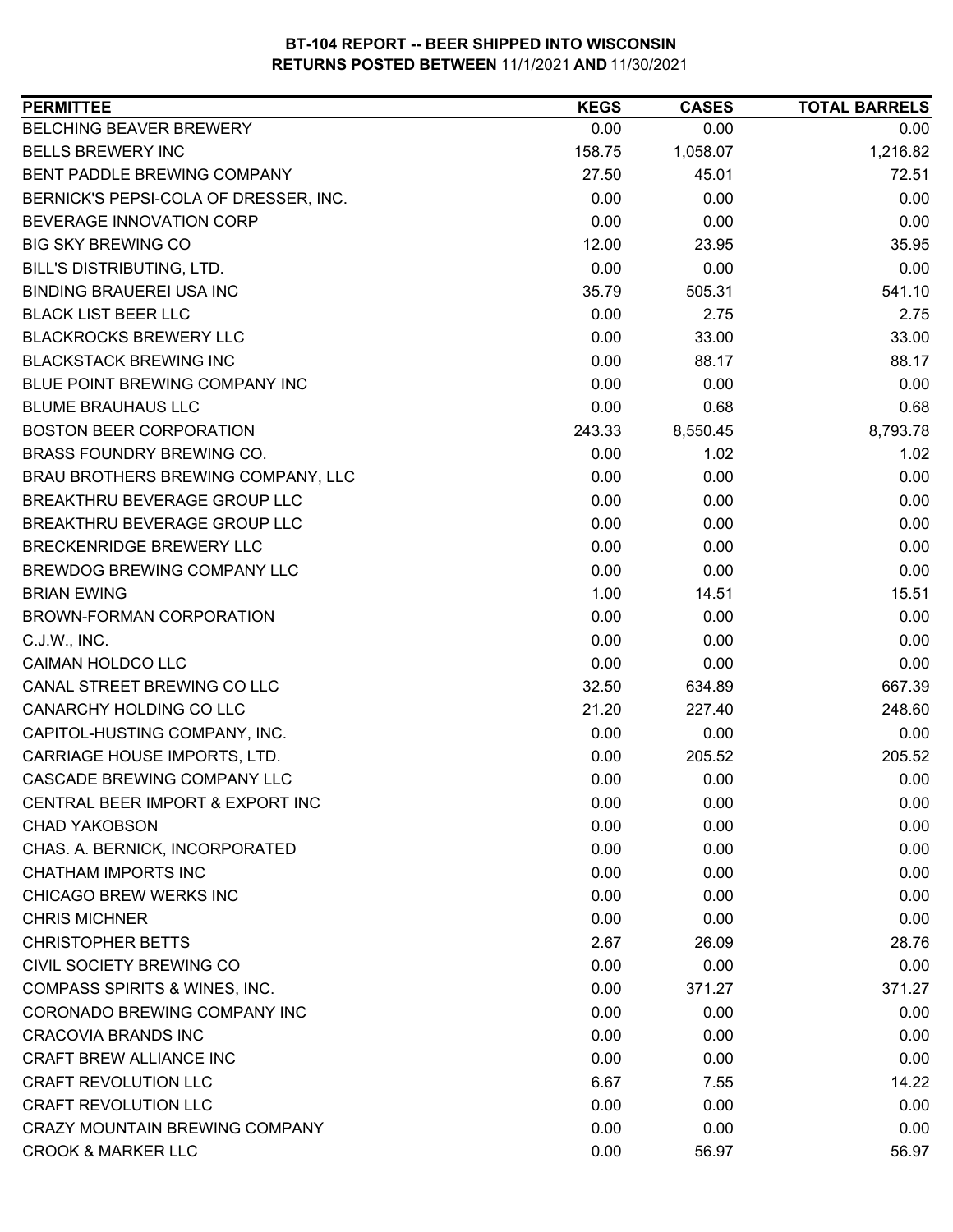| <b>PERMITTEE</b>                           | <b>KEGS</b> | <b>CASES</b> | <b>TOTAL BARRELS</b> |
|--------------------------------------------|-------------|--------------|----------------------|
| <b>CROWN IMPORTS LLC</b>                   | 448.50      | 18,655.67    | 19,104.17            |
| <b>CRYSTAL LAKE BEER COMPANY</b>           | 0.00        | 0.00         | 0.00                 |
| <b>CUSTOM CALIFORNIA CRAFT BEER LLC</b>    | 0.00        | 0.00         | 0.00                 |
| D&V INTERNATIONAL INC                      | 0.00        | 0.00         | 0.00                 |
| <b>DANNY RAKOVIC</b>                       | 0.00        | 7.87         | 7.87                 |
| DAVID N RAYNE                              | 0.00        | 0.00         | 0.00                 |
| DE PERE LIQUOR CO LLC                      | 0.00        | 0.00         | 0.00                 |
| DEAN DISTRIBUTING, INC.                    | 0.00        | 0.00         | 0.00                 |
| DEAN DISTRIBUTING, INC.                    | 0.00        | 0.00         | 0.00                 |
| DESCHUTES BREWERY INC                      | 61.61       | 128.18       | 189.79               |
| DESTIHL HOLDINGS LLC                       | 15.33       | 15.73        | 31.06                |
| DIAGEO BEER COMPANY USA                    | 368.13      | 2,733.49     | 3,101.62             |
| DOANE DISTRIBUTING, INC.                   | 0.00        | 0.00         | 0.00                 |
| DOGFISH HEAD CRAFT BREWERY LLC             | 0.00        | 59.00        | 59.00                |
| <b>DOYNA LTD</b>                           | 0.00        | 0.00         | 0.00                 |
| DREKKER BREWING COMPANY LLC                | 7.51        | 95.81        | 103.32               |
| DRUMCONRATH BREWING COMPANY LLC            | 0.00        | 0.00         | 0.00                 |
| DUVEL MOORTGAT USA LTD                     | 18.08       | 161.79       | 179.87               |
| DYNAMITE BREWING LLC                       | 0.17        | 12.34        | 12.51                |
| E & J GALLO WINERY                         | 0.00        | 18.25        | 18.25                |
| EASTERN LIQUORS USA INC                    | 0.00        | 0.00         | 0.00                 |
| <b>EASY STEVE LLC</b>                      | 0.00        | 0.00         | 0.00                 |
| EINSTOK BEER COMPANY LP                    | 0.00        | 13.41        | 13.41                |
| EL DORADO BEVERAGE CO                      | 0.00        | 0.00         | 0.00                 |
| EL SEGUNDO BREWING CO LLC                  | 0.00        | 0.00         | 0.00                 |
| ELYSIAN BREWING COMPANY INC                | 0.00        | 0.00         | 0.00                 |
| <b>ENERGY CITY BREWING LLC</b>             | 0.00        | 27.14        | 27.14                |
| EPIC BREWING COMPANY LLC                   | 0.00        | 0.00         | 0.00                 |
| EPIC BREWING COMPANY LLC                   | 0.00        | 0.00         | 0.00                 |
| <b>EQUILIBRIUM BREWERY LLC</b>             | 0.00        | 0.00         | 0.00                 |
| FABIANO BROTHERS - WISCONSIN LLC           | 0.00        | 0.00         | 0.00                 |
| FAIR STATE BREWING COOPERATIVE             | 5.33        | 19.48        | 24.81                |
| FINNEGANS BREW CO LLC                      | 0.00        | 0.00         | 0.00                 |
| FLANIGAN DISTRIBUTING OF DOOR COUNTY, INC. | 0.00        | 0.00         | 0.00                 |
| FLYING DOG BREWERY LLLP                    | 0.00        | 0.00         | 0.00                 |
| FOREIGN OBJECTS BEER COMPANY LLC           | 0.00        | 0.00         | 0.00                 |
| FOUR SEASONS BEER DISTRIBUTORS INC         | 0.00        | 0.00         | 0.00                 |
| FRANK BEER DISTRIBUTORS, INC.              | 0.00        | 0.00         | 0.00                 |
| FRANK BEER DISTRIBUTORS, INC.              | 0.00        | 0.00         | 0.00                 |
| FRANK LIQUOR COMPANY, INC.                 | 0.00        | 0.00         | 0.00                 |
| FRANK LIQUORS OF LA CROSSE, INC.           | 0.00        | 0.00         | 0.00                 |
| FRED R KARM JR                             | 0.00        | 0.00         | 0.00                 |
| FRONTERA 900 LLC                           | 0.00        | 0.00         | 0.00                 |
| FULTON STREET BREWERY LLC                  | 0.00        | 0.00         | 0.00                 |
| <b>G &amp; F DISTRIBUTING INC</b>          | 0.00        | 0.00         | 0.00                 |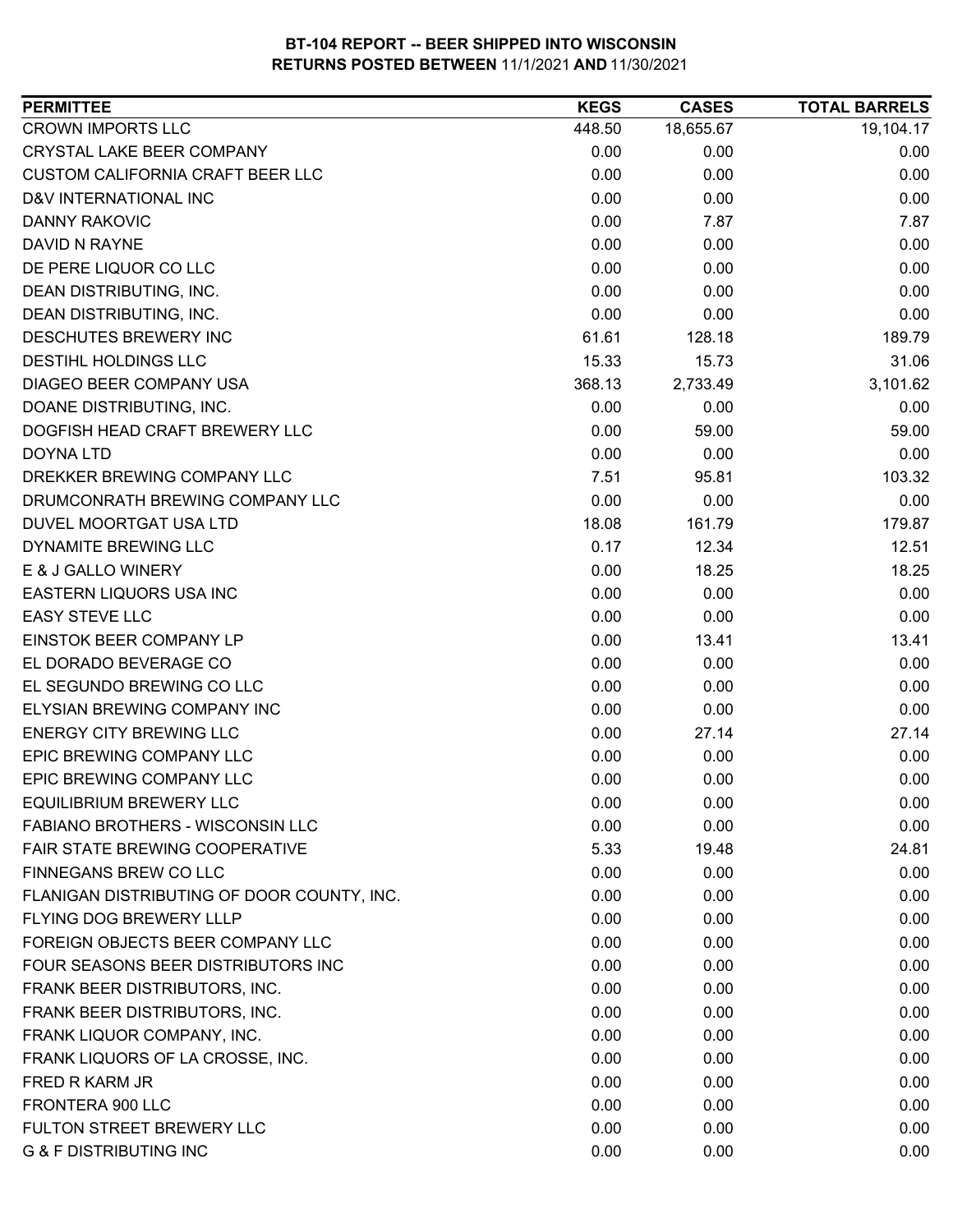| <b>PERMITTEE</b>                            | <b>KEGS</b> | <b>CASES</b> | <b>TOTAL BARRELS</b> |
|---------------------------------------------|-------------|--------------|----------------------|
| <b>G K SKAGGS INC</b>                       | 0.00        | 111.88       | 111.88               |
| <b>GARY'S CORPORATION OF OAK CREEK</b>      | 0.00        | 0.00         | 0.00                 |
| <b>GELOSO BEVERAGE GROUP LLC</b>            | 0.00        | 0.00         | 0.00                 |
| <b>GENERAL BEER DISTRIBUTORS CO.</b>        | 0.00        | 0.00         | 0.00                 |
| GENERAL BEER DISTRIBUTORS CO. - MILWAUKEE   | 0.00        | 0.00         | 0.00                 |
| <b>GENERAL BEER-NORTHEAST INC</b>           | 0.00        | 0.00         | 0.00                 |
| GENERAL BEER-NORTHEAST INC                  | 0.00        | 0.00         | 0.00                 |
| GENERAL BEER-NORTHWEST, INC.                | 0.00        | 0.00         | 0.00                 |
| GENERAL BEER-NORTHWEST, INC.                | 0.00        | 0.00         | 0.00                 |
| GENERAL BEER-NORTHWEST, INC.                | 0.00        | 0.00         | 0.00                 |
| GENERAL BEVERAGE SALES CO.                  | 0.00        | 0.00         | 0.00                 |
| GENERAL BEVERAGE SALES CO. - OSHKOSH        | 0.00        | 0.00         | 0.00                 |
| <b>GENERAL BEVERAGE SALES CO.-MILWAUKEE</b> | 0.00        | 0.00         | 0.00                 |
| <b>GENERATIONS BREWING COMPANY LLC</b>      | 0.00        | 0.00         | 0.00                 |
| <b>GEORGE BOZIC JR</b>                      | 0.00        | 0.00         | 0.00                 |
| <b>GLOBAL VILLAGE IMPORTS LLC</b>           | 0.00        | 4.06         | 4.06                 |
| <b>GMB PARTNERS LLC</b>                     | 4.83        | 18.34        | 23.17                |
| <b>GO CRAFT BIER, INC</b>                   | 0.00        | 0.00         | 0.00                 |
| <b>GOOD OMEN BOTTLING LLC</b>               | 0.00        | 0.00         | 0.00                 |
| <b>GORDON BIERSCH BREWING COMPANY</b>       | 0.00        | 0.00         | 0.00                 |
| <b>GRAYSCALE BREWING LLC</b>                | 0.00        | 0.00         | 0.00                 |
| <b>GREEN BAY DISTRIBUTORS, INC.</b>         | 0.00        | 0.00         | 0.00                 |
| <b>GREEN BENCH BREWING CO LLC</b>           | 0.00        | 0.00         | 0.00                 |
| H C FOODS CO LTD                            | 0.00        | 0.00         | 0.00                 |
| HARPOON DISTRIBUTING COMPANY                | 3.74        | 22.83        | 26.57                |
| <b>HEAVY RIFF BREWING COMPANY LLC</b>       | 0.00        | 0.00         | 0.00                 |
| HEINEKEN USA INCORPORATED                   | 105.99      | 3,549.58     | 3,655.57             |
| <b>HIDDEN SPRINGS ALE WORKS</b>             | 3.33        | 6.77         | 10.10                |
| <b>HIGH COUNTRY BREWERY INC</b>             | 0.00        | 0.00         | 0.00                 |
| HOFBRAUHAUS OF AMERICA, LLC                 | 74.99       | 0.00         | 74.99                |
| <b>HOLZLAGER BREWING LLC</b>                | 5.03        | 5.51         | 10.54                |
| HOP BUTCHER FOR THE WORLD LLC               | 0.17        | 11.22        | 11.39                |
| ILLUMINATED BREW WORKS LLC                  | 0.00        | 0.00         | 0.00                 |
| <b>ILLYRIAN IMPORT INC</b>                  | 0.00        | 0.00         | 0.00                 |
| <b>INDEED BREWING COMPANY LLC</b>           | 23.66       | 8.56         | 32.22                |
| INDIAN PEAKS BREWING COMPANY                | 6.00        | 101.89       | 107.89               |
| INTERNATIONAL DISTILLERS & VINTERS LTD      | 0.00        | 41.00        | 41.00                |
| <b>INTERTRADE USA COMPANY</b>               | 0.00        | 0.00         | 0.00                 |
| <b>IOWA BREWING COMPANY LLC</b>             | 0.00        | 3.34         | 3.34                 |
| <b>IRON HORSE BEVERAGE LLC</b>              | 0.00        | 0.00         | 0.00                 |
| <b>ISLAND CITY BREWING COMPANY LLC</b>      | 0.00        | 0.00         | 0.00                 |
| <b>JAW PROPERTIES LLC</b>                   | 0.00        | 0.00         | 0.00                 |
| <b>JBR BREWING LLC</b>                      | 1.67        | 0.36         | 2.03                 |
| <b>JDZ INC</b>                              | 8.67        | 18.97        | 27.64                |
| JESTER KING CRAFT BREWERY, LLC              | 0.00        | 0.00         | 0.00                 |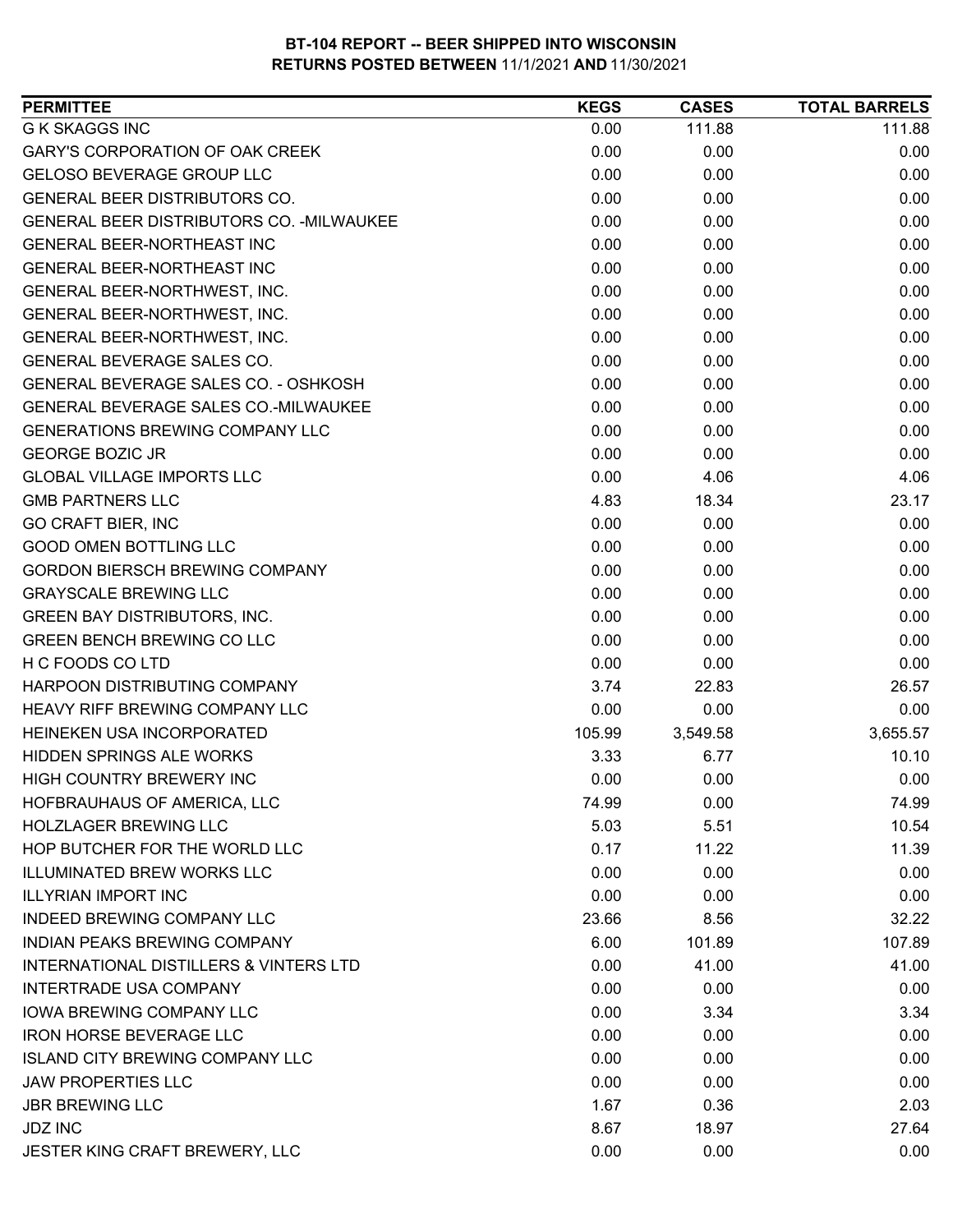| <b>PERMITTEE</b>                      | <b>KEGS</b> | <b>CASES</b> | <b>TOTAL BARRELS</b> |
|---------------------------------------|-------------|--------------|----------------------|
| <b>JOHN J COLLETTI</b>                | 0.00        | 0.00         | 0.00                 |
| JOHNSON BROTHERS OF WISCONSIN, INC.   | 0.00        | 0.00         | 0.00                 |
| <b>JOSHUA DETH</b>                    | 28.00       | 149.84       | 177.84               |
| <b>JUNESHINE INC</b>                  | 0.00        | 22.75        | 22.75                |
| <b>JUSTIN STRAYER</b>                 | 0.00        | 0.00         | 0.00                 |
| <b>KASTEEL USA</b>                    | 0.00        | 0.00         | 0.00                 |
| KAY BEER DISTRIBUTING, INC.           | 0.00        | 0.00         | 0.00                 |
| KEWEENAW BREWING CO LLC               | 92.50       | 98.13        | 190.63               |
| KINGS AND CONVICTS BP LLC             | 11.78       | 25.20        | 36.98                |
| KLOCKOW BREWING COMPANY INC           | 0.00        | 0.00         | 0.00                 |
| KOJIMA & INTERNATIONAL ASSOCIATES INC | 0.00        | 0.00         | 0.00                 |
| KREBS BREWING CO., INC.               | 3.00        | 8.89         | 11.89                |
| KYSELA PERE ET FILS LTD               | 0.00        | 0.00         | 0.00                 |
| LA CROSSE BEVERAGE LLC                | 0.00        | 0.00         | 0.00                 |
| LABATT USA OPERATING CO LLC           | 8.00        | 1,263.80     | 1,271.80             |
| <b>LAGUNITAS BREWING CO</b>           | 92.00       | 243.00       | 335.00               |
| LAKE OF THE WOODS BREWING CO          | 3.33        | 0.00         | 3.33                 |
| LARRY'S DISTRIBUTING CO., INC.        | 0.00        | 0.00         | 0.00                 |
| LEE BEVERAGE OF WISCONSIN LLC         | 0.00        | 0.00         | 0.00                 |
| LEE BEVERAGE OF WISCONSIN LLC         | 0.00        | 0.00         | 0.00                 |
| LEE BEVERAGE OF WISCONSIN LLC         | 0.00        | 0.00         | 0.00                 |
| LEFT COAST BREWING CO                 | 0.00        | 0.00         | 0.00                 |
| <b>LENA BEVERAGE COMPANY</b>          | 1.50        | 0.00         | 1.50                 |
| LIFT BRIDGE BREWING TECHNOLOGIES LLC  | 42.17       | 82.29        | 124.46               |
| LISTERMANN MFG CO. INC.               | 0.00        | 0.00         | 0.00                 |
| LOGSDON FARMHOUSE ALES LLC            | 0.00        | 0.00         | 0.00                 |
| LONGSTOCK III LLC                     | 0.00        | 0.00         | 0.00                 |
| LOUIS GLUNZ BEER INC                  | 14.70       | 33.08        | 47.78                |
| <b>LUPULIN BREWING LLC</b>            | 17.49       | 15.48        | 32.97                |
| <b>LYTT LLC</b>                       | 0.00        | 0.00         | 0.00                 |
| MAINE BEER COMPANY, LLC               | 7.33        | 2.61         | 9.94                 |
| MAINSHEET CAPITAL INC                 | 0.00        | 0.00         | 0.00                 |
| <b>MANKATO BREWERY LLC</b>            | 5.00        | 1.31         | 6.31                 |
| MARK ANTHONY BRANDS INC.              | 0.00        | 8,308.38     | 8,308.38             |
| MARZ COMMUNITY BREWING CO.            | 0.00        | 0.00         | 0.00                 |
| MASTER OF NONE LLC                    | 0.00        | 0.00         | 0.00                 |
| MATT BREWING CO INC                   | 0.00        | 5.23         | 5.23                 |
| MERCENARY BREWERY & DISTILLERY LLC    | 12.66       | 15.97        | 28.63                |
| MERCHANT DU VIN CORPORATION           | 0.00        | 0.00         | 0.00                 |
| METROPOLITAN BREWING LLC              | 0.00        | 0.00         | 0.00                 |
| <b>MHW LTD</b>                        | 77.68       | 158.87       | 236.55               |
| MIA BREWERY CO. INC.                  | 0.00        | 0.00         | 0.00                 |
| MIGHTY SWELL COCKTAIL COMPANY LLC     | 0.00        | 75.49        | 75.49                |
| MIKERPHONE BREWING LLC                | 0.00        | 0.00         | 0.00                 |
| MODERN TIMES DRINKS, INC              | 0.00        | 0.00         | 0.00                 |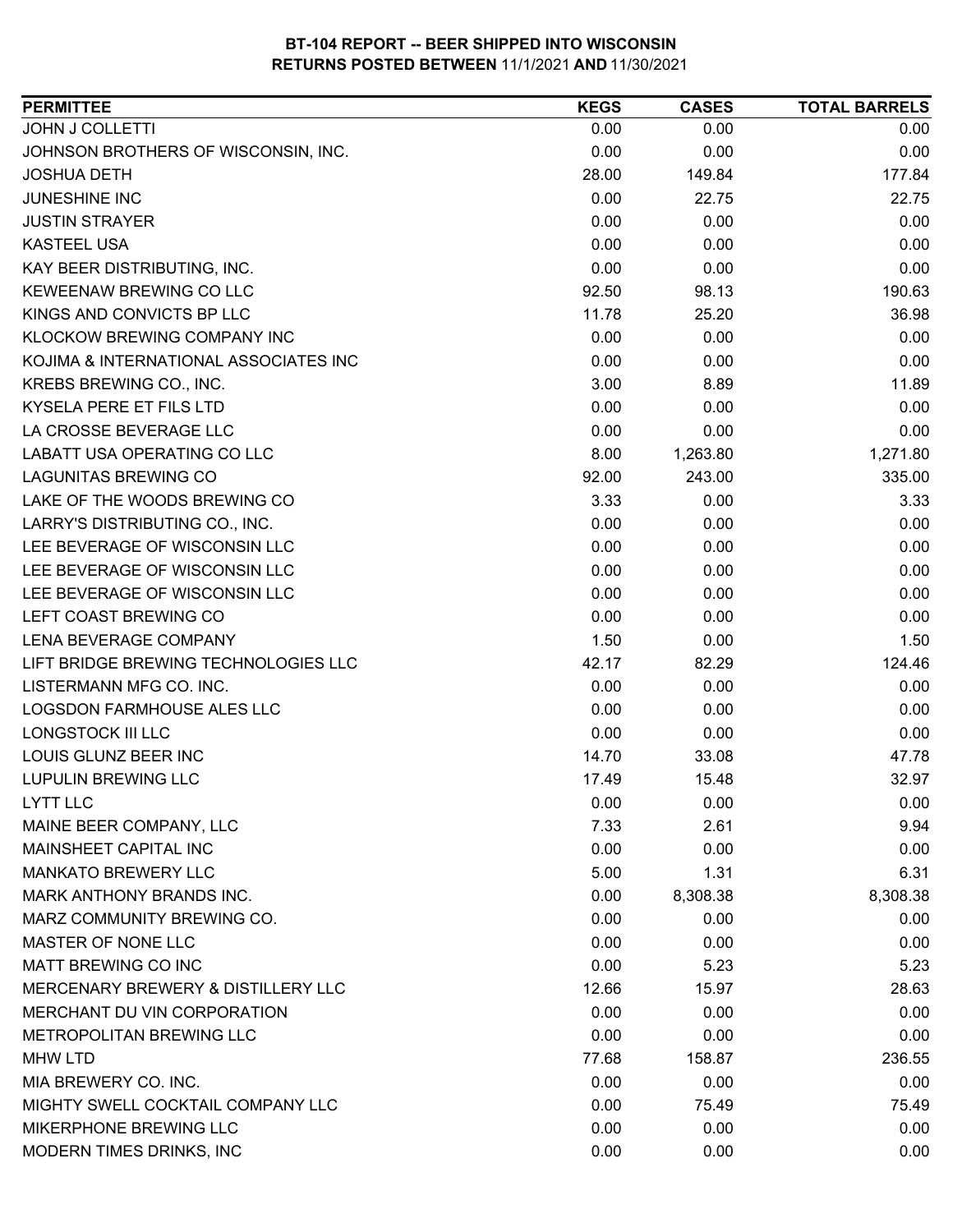| <b>PERMITTEE</b>                      | <b>KEGS</b> | <b>CASES</b> | <b>TOTAL BARRELS</b> |
|---------------------------------------|-------------|--------------|----------------------|
| MOLSON COORS BEVERAGE COMPANY USA LLC | 277.67      | 11,061.88    | 11,339.55            |
| MONKLESS BREWING LLC                  | 0.00        | 0.00         | 0.00                 |
| MOOSE LAKE BREWING CO., LLC           | 6.79        | 0.00         | 6.79                 |
| MOTHER LODE BREWING LLC               | 0.00        | 0.00         | 0.00                 |
| MPL BRANDS NV INC                     | 0.00        | 0.00         | 0.00                 |
| MPL BRANDS NV INC                     | 0.00        | 0.00         | 0.00                 |
| MPL BRANDS NV INC                     | 0.00        | 0.00         | 0.00                 |
| MUTUAL WHOLESALE LIQUOR INC           | 0.00        | 0.00         | 0.00                 |
| NARRAGANSETT BREWING COMPANY          | 0.00        | 0.00         | 0.00                 |
| <b>NDC SYSTEMS LP</b>                 | 65.09       | 0.00         | 65.09                |
| NEBRASKA BREWING CO INC               | 0.00        | 0.00         | 0.00                 |
| NEW BELGIUM BREWING COMPANY INC       | 103.69      | 883.09       | 986.78               |
| NEW HOLLAND BREWING CO LLC            | 0.00        | 0.00         | 0.00                 |
| NEW YORK MUTUAL TRADING CO INC        | 0.00        | 0.00         | 0.00                 |
| NOELKE DISTRIBUTORS, INC.             | 0.00        | 0.00         | 0.00                 |
| NORTH COAST BREWING CO INC            | 0.00        | 20.53        | 20.53                |
| NORTHERN UNITED BREWING COMPANY, LLC  | 0.00        | 0.00         | 0.00                 |
| NOUVEAU VENTURES LLC                  | 0.00        | 0.00         | 0.00                 |
| NUDE BEVERAGES, INC.                  | 0.00        | 0.00         | 0.00                 |
| <b>ODELL BREWING COMPANY</b>          | 124.00      | 406.38       | 530.38               |
| OFF TRAIL COLLECTIVE INC              | 7.14        | 14.02        | 21.16                |
| OFF-KILTER BREWING INC                | 0.00        | 0.00         | 0.00                 |
| OLD NATION BREWING COMPANY LLC        | 0.00        | 33.87        | 33.87                |
| ON TOUR BREWING COMPANY LLC           | 0.00        | 0.00         | 0.00                 |
| OREGON BREWING COMPANY INC            | 3.41        | 56.41        | 59.82                |
| <b>OSENA BEVERAGE LLC</b>             | 0.00        | 0.00         | 0.00                 |
| OTHER HALF BREWING COMPANY, INC       | 45.50       | 0.00         | 45.50                |
| PABST BREWING COMPANY, LLC            | 7.33        | 1,516.94     | 1,524.27             |
| PALS BREWING COMPANY, LLC             | 0.00        | 0.00         | 0.00                 |
| PAMPA BEVERAGES LLC                   | 0.00        | 0.00         | 0.00                 |
| PARK RIDGE DISTRIBUTING, INC.         | 0.00        | 0.00         | 0.00                 |
| PATERNO IMPORTS LTD                   | 0.00        | 0.00         | 0.00                 |
| PAULANER USA LLC                      | 99.28       | 236.78       | 336.06               |
| PEHLER DISTRIBUTING, INC.             | 0.00        | 0.00         | 0.00                 |
| PERENNIAL PARTNERS LLC                | 0.00        | 0.00         | 0.00                 |
| PHASE THREE BREWING COMPANY LLC       | 11.83       | 20.06        | 31.89                |
| PHIL KNUTSEN                          | 0.00        | 0.00         | 0.00                 |
| PHILLIPS WINE COMPANY                 | 0.00        | 0.00         | 0.00                 |
| PIPEWORKS PRODUCTION LLC              | 0.00        | 0.00         | 0.00                 |
| PREMIUM BEVERAGES LLC                 | 0.00        | 0.00         | 0.00                 |
| PRO-LIQUITECH LLC                     | 0.00        | 0.02         | 0.02                 |
| PROST BREWING COMPANY LLC             | 0.00        | 0.00         | 0.00                 |
| PULPIT ROCK BREWING COMPANY           | 0.00        | 0.00         | 0.00                 |
| <b>RAHR &amp; SONS BREWING LP</b>     | 0.00        | 0.00         | 0.00                 |
| RATAS WHOLESALE LIQUOR COMPANY        | 0.00        | 0.00         | 0.00                 |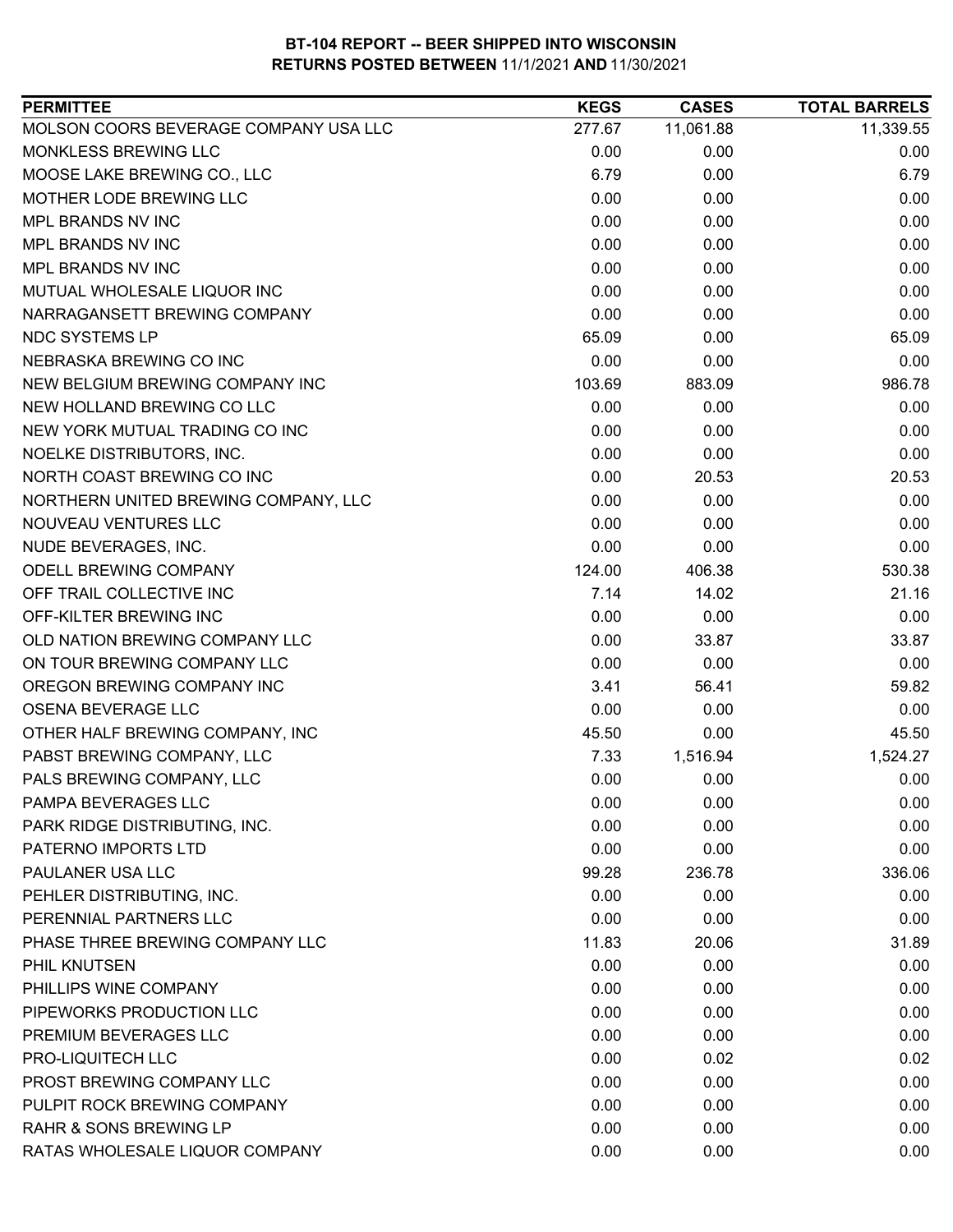| <b>PERMITTEE</b>                      | <b>KEGS</b> | <b>CASES</b> | <b>TOTAL BARRELS</b> |
|---------------------------------------|-------------|--------------|----------------------|
| <b>REEDS INC</b>                      | 0.00        | 0.00         | 0.00                 |
| <b>REVELATION ALES LLC</b>            | 0.81        | 1.20         | 2.01                 |
| RHINEGEIST, LLC                       | 23.17       | 21.78        | 44.95                |
| ROAK BREWING CO., LLC                 | 0.00        | 0.00         | 0.00                 |
| S. & S. DISTRIBUTING, INC.            | 0.00        | 0.00         | 0.00                 |
| S. & S. DISTRIBUTING, INC.            | 0.00        | 0.00         | 0.00                 |
| SAPPORO USA INC                       | 0.00        | 13.61        | 13.61                |
| SARATOGA LIQUOR CO., INC.             | 0.00        | 0.00         | 0.00                 |
| SAUGATUCK BREWING COMPANY INC         | 20.67       | 52.98        | 73.65                |
| SCHAFER-REICHART SELECTIONS, INC.     | 0.00        | 0.00         | 0.00                 |
| <b>SHORTS BREWING COMPANY</b>         | 9.67        | 12.91        | 22.58                |
| SIERRA NEVADA BREWING COMPANY         | 122.61      | 704.81       | 827.42               |
| SINGHA NORTH AMERICA INC              | 0.00        | 4.74         | 4.74                 |
| SLEEPING GIANT BREWING COMPANY LLC    | 0.00        | 0.00         | 0.00                 |
| SOCIABLE CIDER WERKS LLC              | 0.00        | 0.00         | 0.00                 |
| SOLEMN OATH BREWERY LLC               | 0.00        | 0.00         | 0.00                 |
| SOUTHERN GRIST BREWING COMPANY        | 0.00        | 0.00         | 0.00                 |
| SOUTHERN TIER BREWING COMPANY LLC     | 5.67        | 57.70        | 63.37                |
| SP3 LLC                               | 0.00        | 0.00         | 0.00                 |
| SPIRAL BREWERY LLC                    | 0.67        | 2.99         | 3.66                 |
| ST KILLIAN IMPORTING CO INC           | 48.58       | 128.86       | 177.44               |
| STANLEY STAWSKI DIST CO INC           | 0.00        | 24.84        | 24.84                |
| STAR CATCHER BEVERAGE LLC             | 0.00        | 0.00         | 0.00                 |
| STAR DISTRIBUTING CO., LLC            | 0.00        | 0.00         | 0.00                 |
| <b>STEVE CRIDER</b>                   | 0.00        | 0.00         | 0.00                 |
| STONE BREWING CO LLC                  | 30.83       | 240.55       | 271.38               |
| SUGAR CREEK ACQUISITION LLC           | 0.00        | 0.00         | 0.00                 |
| SUMMIT BREWING COMPANY                | 155.52      | 311.15       | 466.67               |
| <b>SUN KING BREWING CO LLC</b>        | 0.00        | 0.00         | 0.00                 |
| <b>SUPERIOR BEVERAGES LLC</b>         | 0.00        | 0.00         | 0.00                 |
| SURLY BREWING COMPANY                 | 194.83      | 267.00       | 461.83               |
| SURVILLE ENTERPRISES CORP             | 0.00        | 0.00         | 0.00                 |
| SWEETWATER BREWING COMPANY LLC        | 15.83       | 112.19       | 128.02               |
| <b>SYLWESTER KOLAKOWSKI</b>           | 0.00        | 0.00         | 0.00                 |
| <b>SYRIANA INC</b>                    | 0.00        | 0.00         | 0.00                 |
| TABLEBLUFF BREWING CO INC             | 0.00        | 0.00         | 0.00                 |
| THE ALE APOTHECARY                    | 0.00        | 0.00         | 0.00                 |
| THE BROOKLYN BREWERY CORPORATION      | 11.00       | 46.55        | 57.55                |
| THE BRUERY LLC                        | 1.99        | 8.96         | 10.95                |
| THE CHURCH STREET BREWING COMPANY LLC | 1.50        | 0.00         | 1.50                 |
| THE FLORIDA BREWERY, INC.             | 0.00        | 0.00         | 0.00                 |
| THE GAMBRINUS COMPANY                 | 39.00       | 242.40       | 281.40               |
| THE GREAT LAKES BREWING CO            | 91.44       | 184.45       | 275.89               |
| THREE FLOYDS BREWING LLC              | 22.67       | 159.66       | 182.33               |
| TIGHTHEAD BREWING COMPANY             | 0.00        | 0.00         | 0.00                 |